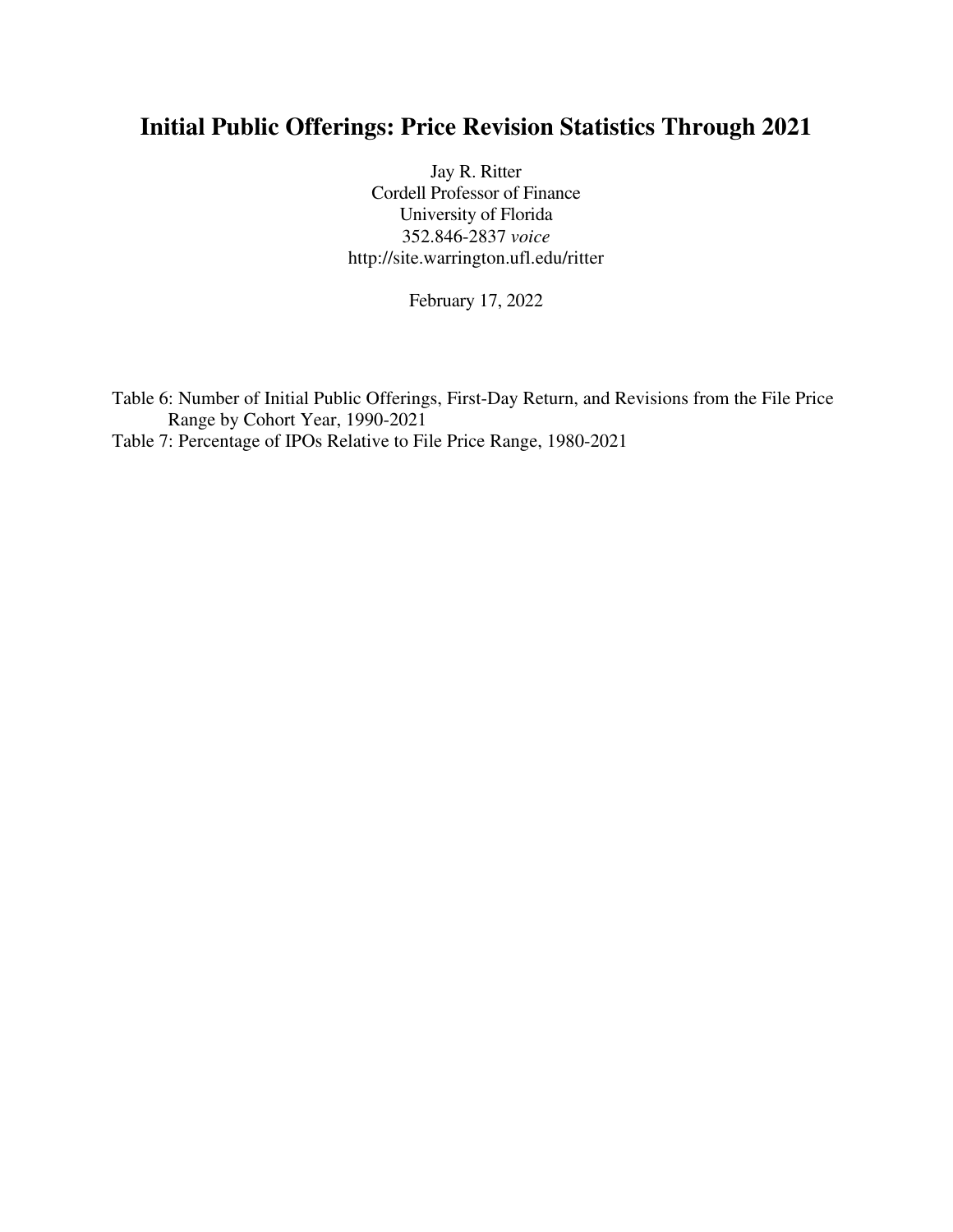## **Table 6** (updated February 17, 2022) **Number of Initial Public Offerings, First-Day Return, and Revisions from the File Price Range by Cohort Year, 1990-2021**

| Cohort<br>Year | <b>Number</b><br>of IPOs | Percentage<br><b>First-day</b><br>Return | Percentage<br>of IPOs with<br>OP < Lo | Percentage<br>of IPOs in the<br><b>Middle</b> | Percentage<br>of IPOs with<br>OP > Hi |
|----------------|--------------------------|------------------------------------------|---------------------------------------|-----------------------------------------------|---------------------------------------|
| 1990           | 97                       | 9.4                                      | 24.7                                  | 52.6                                          | 22.7                                  |
| 1991           | 262                      | 11.2                                     | 19.8                                  | 55.3                                          | 24.4                                  |
| 1992           | 363                      | 9.9                                      | 38.0                                  | 40.5                                          | 21.5                                  |
| 1993           | 461                      | 11.6                                     | 21.3                                  | 54.0                                          | 24.7                                  |
| 1994           | 334                      | 8.4                                      | 37.7                                  | 49.7                                          | 12.6                                  |
| 1995           | 390                      | 19.9                                     | 19.7                                  | 45.4                                          | 34.9                                  |
| 1996           | 600                      | 15.9                                     | 25.0                                  | 50.2                                          | 24.8                                  |
| 1997           | 421                      | 13.8                                     | 29.9                                  | 45.8                                          | 24.2                                  |
| 1998           | 284                      | 21.4                                     | 27.5                                  | 50.0                                          | 22.5                                  |
| 1999           | 465                      | 70.5                                     | 14.8                                  | 37.2                                          | 48.0                                  |
| 2000           | 371                      | 57.1                                     | 22.1                                  | 39.4                                          | 38.5                                  |
| 2001           | 78                       | 14.2                                     | 25.6                                  | 56.4                                          | 18.0                                  |
| 2002           | 67                       | 8.7                                      | 32.8                                  | 53.7                                          | 13.4                                  |
| 2003           | 65                       | 12.4                                     | 15.4                                  | 55.4                                          | 29.2                                  |
| 2004           | 172                      | 12.3                                     | 37.2                                  | 41.9                                          | 20.9                                  |
| 2005           | 161                      | 10.1                                     | 34.2                                  | 42.9                                          | 23.0                                  |
| 2006           | 155                      | 11.7                                     | 39.4                                  | 40.6                                          | 20.0                                  |
| 2007           | 155                      | 14.5                                     | 32.3                                  | 41.3                                          | 26.5                                  |
| 2008           | 21                       | 5.7                                      | 47.6                                  | 38.1                                          | 14.3                                  |
| 2009           | 42                       | 10.8                                     | 33.3                                  | 40.5                                          | 26.2                                  |
| 2010           | 97                       | 9.4                                      | 48.5                                  | 39.2                                          | 12.4                                  |
| 2011           | 81                       | 14.1                                     | 37.0                                  | 30.9                                          | 32.1                                  |
| 2012           | 100                      | 17.6                                     | 42.0                                  | 33.0                                          | 25.0                                  |
| 2013           | 161                      | 20.5                                     | 29.8                                  | 42.2                                          | 28.0                                  |
| 2014           | 218                      | 14.3                                     | 44.0                                  | 39.0                                          | 17.0                                  |
| 2015           | 123                      | 18.9                                     | 35.8                                  | 38.2                                          | 26.0                                  |
| 2016           | 75                       | 14.4                                     | 33.3                                  | 57.3                                          | 9.3                                   |
| 2017           | 111                      | 11.8                                     | 23.4                                  | 60.4                                          | 16.2                                  |
| 2018           | 136                      | 18.4                                     | 16.9                                  | 61.8                                          | 21.3                                  |
| 2019           | 113                      | 23.3                                     | 15.9                                  | 57.5                                          | 26.5                                  |
| 2020           | 153                      | 42.4                                     | $7.2\,$                               | 50.3                                          | 42.5                                  |
| 2021           | 293                      | 24.8                                     | 18.1                                  | 56.3                                          | 25.6                                  |
| 1990-2021      | 6,625                    | 21.6                                     | 27.0                                  | 46.8                                          | 26.2                                  |

Banks and S&Ls are included in this table, which excludes IPOs with a midpoint of the original file price range of less than \$8.00, as well as unit offers, small best efforts offers, ADRs, closed-end funds, REITs, partnerships, acquisition companies (SIC=6779), and stocks not listed on CRSP (CRSP includes firms listed on the NYSE, Amex (now NYSE MKT) and NYSE Arca, and NASDAQ). If a \$5.00 offer price screen was used instead of the \$8.00 midpoint screen, the sample size would increase by, for example, 20 IPOs in 1999 and 13 in 2000. Lo and Hi are the minimum and maximum of the original file price range. Because the average first-day return is lower on the firms that are added than on those that are deleted, the 10.1% average first-day return in 2005 is less than the 10.3% reported in other tables, such as Table 1.